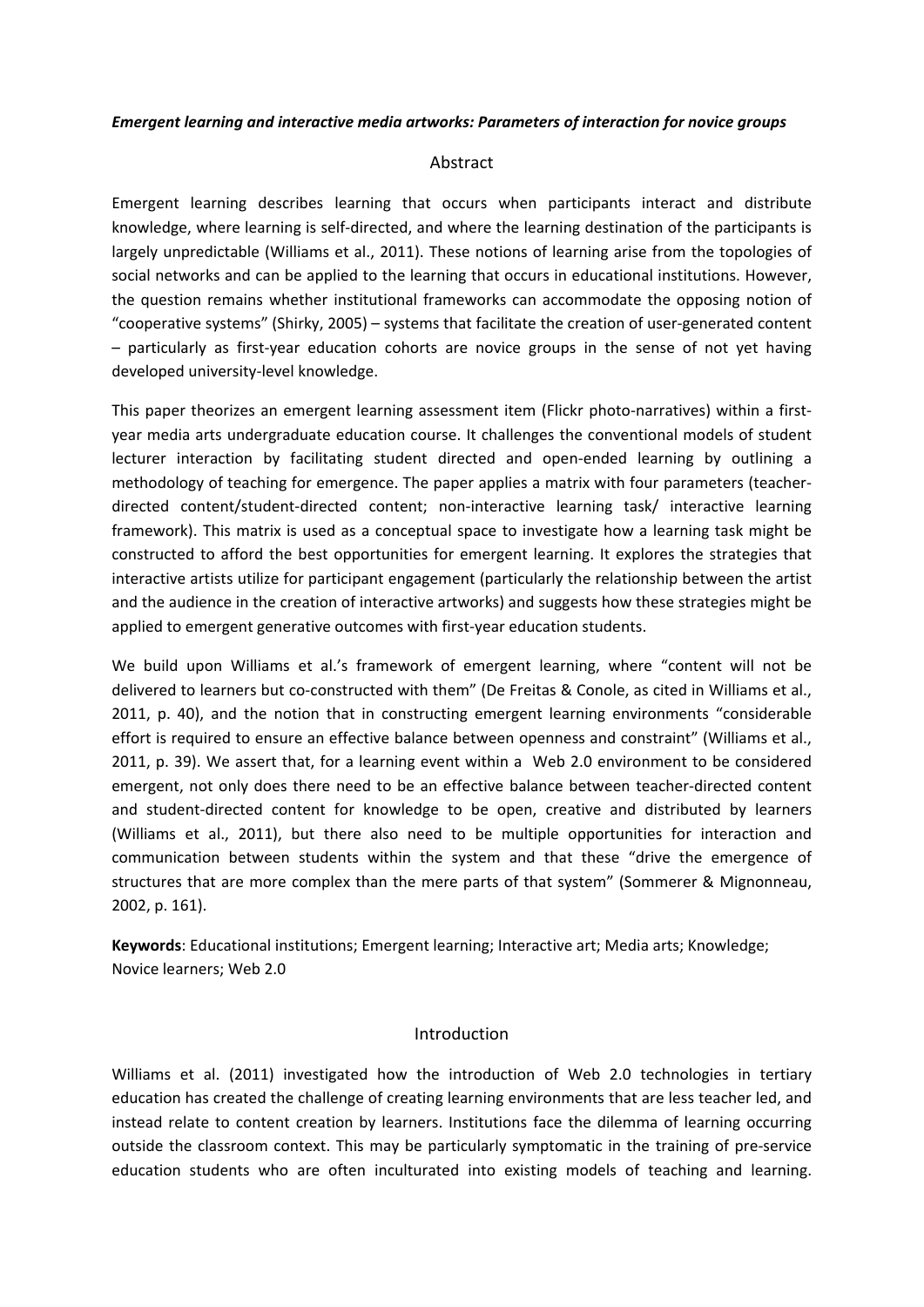Emergent learning, as an alternate pedagogy, suggests that there are silent experts within a student cohort, and the question is what benefits these individuals can bring to the community. Williams et al. (2011) suggest that alternative models of education can be explored which use the connective potential of Web 2.0 technologies:

learning which arises out of the interaction between a number of people and resources, in which the learners organise and determine both the process and to some extent the learning destinations, both of which are unpredictable. The interaction is in many senses self‐organised, but it nevertheless requires some constraint and structure. It may include virtual or physical networks, or both. (p. 41)

Williams et al. (2011, p. 39), in suggesting an emergent learning framework, maintain that in constructing emergent learning environments "considerable effort is required to ensure an effective balance between openness and constraint". They articulate the difference between prescriptive learning and emergent learning. Prescriptive learning is where knowledge is predetermined for the learners. In emergent learning, the knowledge is open, and is largely created and distributed by learners themselves. We are proposing an educational approach which can self‐organize; the learning activity is not bounded by specified outputs but rather is organic, growing with the input provided by the learners. Depending on the specific characteristics of the student cohort (e.g.  $1<sup>st</sup>$ year students vs.  $4<sup>th</sup>$  year students) the organic space for growth can be to some degree "shaped" by the educational context provided by the lecturer.

The notion of emergent learning environments is also recognized by social network proponents. Shirky (2005) presents an argument concerning the power of the institution versus the power of online social collaboration and suggests a "change in equilibrium" of learning as institutions come under pressure from social networking. Shirky is interested in how groups are organized by an external agent or self-organize and how varying levels of coordination affect group outputs. He refers to this notion as "coordination costs" and suggests two options: 1) use the institution to coordinate the group; 2) build cooperation into the infrastructure. In the first option the institution has the responsibility to enforce goals and to maintain the structure and it is exclusionary (some people are excluded in order to build a professional class). Institutional managers have to plan strategically how to create and coordinate the groups. By contrast, in the cooperative infrastructure model, the approach is to create an opportunity for group effort and then deal with the outcome as it is occurs. The cooperative infrastructure model also supports the standard 80/20 rule of contribution. This standard suggests that in group contexts 20% of the individuals within the system create much of the output whilst 80% of individuals create very little, at least in terms of quantity. In an unconstrained system, anybody can contribute as much or as little as s/he chooses. It is often the case that institutions highly value the 20% output of individuals who create a lot and discount the work of individuals who contribute less regularly. By contrast, in a cooperative system, contributing a little is acceptable if the contribution is worthwhile.

Cooperative systems include open source file sharing. Basically, these are systems where experts find one another and share their knowledge, distribute their knowledge and gain knowledge about the practice that they are sharing about. This schema may be appropriate for a self-interested, selfmotivated group of experts. However, these ideals are problematic when we are talking about an education institution where it is not acceptable to contribute as little or as much as you like and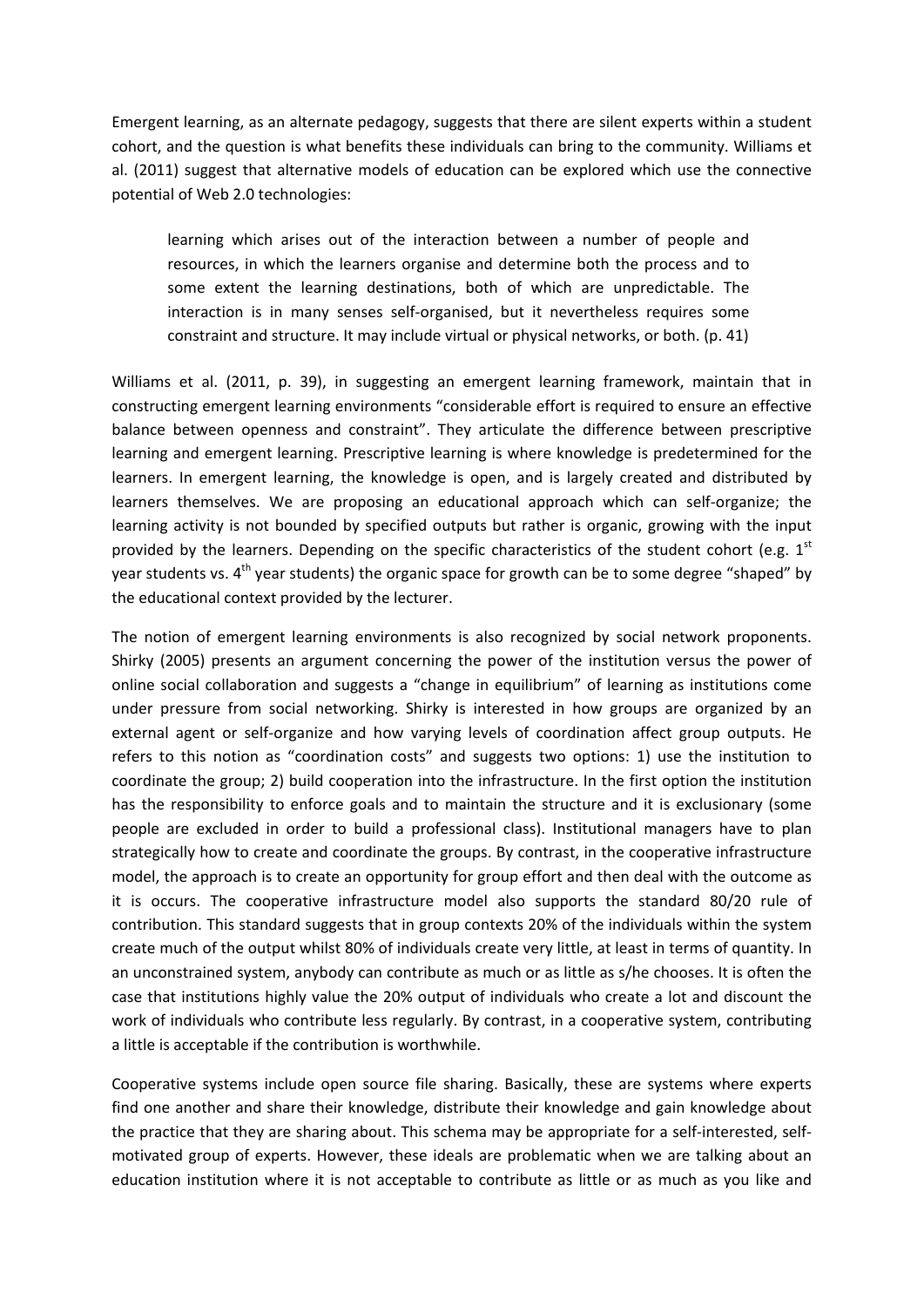where expertise is less likely to be distributed evenly across a group. Here the institution may be an obstacle as institutionalized education is not designed to operate in a social networking format. The hidden discourse of a higher education institution supporting the use of social sites (the education as "fun" discourse) is the fear of not attracting a clientele which now has an increased range of learning options. Cooperative systems are highly appropriate for groups of experts, but what about groups of individuals who are not experts – for example, some  $1<sup>st</sup>$  year students who may have trouble engaging with course material and who treat university learning very pragmatically (students are "pressured consumers of higher education who often engage with their studies in ruthlessly pragmatic, strategic, and tactical ways" [Selwyn, 2007, p. 88]). The central question of this paper is *how can an emergent learning environment, which aims to have knowledge created and distributed* by learners, be formed for a non-specialized pragmatic cohort of students such as first year education *students?*

## Interactive artworks: Conceptualizing the relationship between the Artist and the User

In the collaborative practices of interactive artists, the viewer of the artwork is transformed into a *participant* who is "actively involved in the construction of the artwork, its design, content, and behaviour" (Weibel, 2008). By exploring the relationship between the participant and the artist in an interactive artwork, we may gain some insight which will further an understanding of the nature of the relationship between the teacher and the student in the context of an emergent learning environment. Interactive artists do not create a product but a "framework" where the viewer is allowed to "play" with the artwork (Shaw, 2008). In this framework a viewer can explore the artwork, re-articulate it, and re-form it, and thus the artwork becomes a performance, dependent upon the particular person who happens to be performing the work (Shaw, 2008). Furthermore, audience participation in an interactive artwork is integral to the work and without the audience there simply is no artwork. Bosma (2006) contends that the relationship between the audience and the artists is one where the artist "uses" and "guides" the audience within the work and in this way manipulates how the artwork is interpreted. The work is designed to be experienced by the user, so the work is said not to possess meaning but rather it affords meaning in its relationship with the audience. Thus, meaning is generated only in the moments of interaction (Feingold, 2002).

Interactive artists' artistic strategy is the provision of an experience for the viewer/participant/audience. The focus of interactive art is on the articulation of meaning through the work; meanings are not static and predefined but co-created in the process of interaction. What interests us in this context, and what remains to be further articulated, is the pedagogical significance of such encounters. What does the artist gain from the participant? What does the participant gain from the artist? To begin to answer these questions a conceptual model of interactivity of artist/user control is proposed.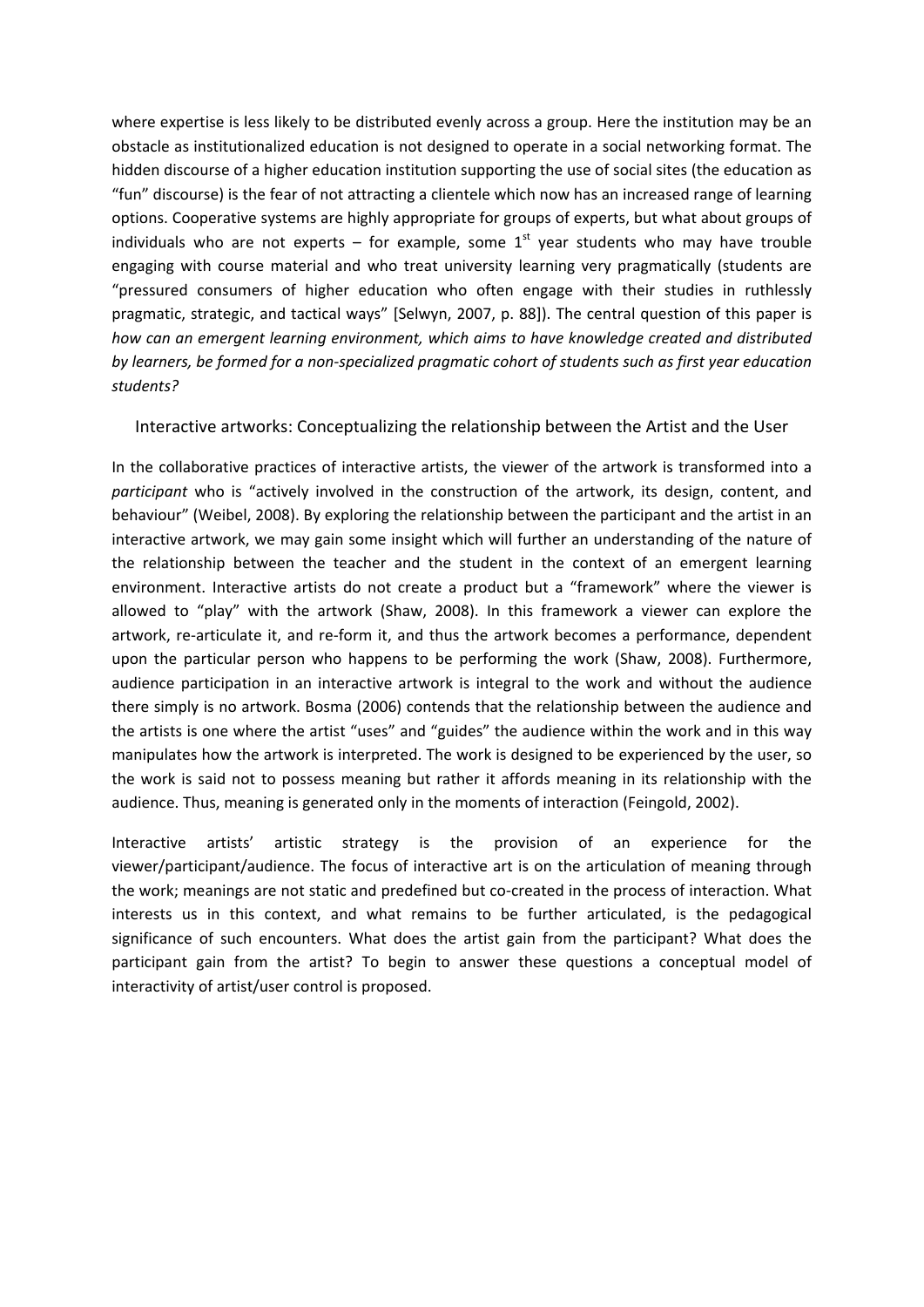

*Figure 1: "Interactive space" visualization (AUTHOR, 2009)*

The above visualization represents the relationship between the audience and the artist, conceptualized as existing within the dialectic of artist control versus user control. The positioning of the "ideal area" on the figure is not meant to qualify the artworks as successfully interactive, but rather to place the focus on the participant and to question at what point the participants begin to feel a sense of agency and collaboration with the artist.

In Quadrant 1, the interactive environment provides the user with an opportunity to make selections from pre-defined choices. Users do not contribute to the creation of the work as responses are not collected; they simply play or observe others interacting. It is far from the ideal position as the participant does not derive a sense of collaboration or sharing in the creative process to create the work. The Interactive Sound Installation *Audiobar* (Jacobsen, 2006‐2008) is an example of this type of interaction. In this work users can combine bottle‐like artifacts to generate combinations of sounds; however, these are not stored to become a component of the work.

In Quadrant 2, participant contribution is undefined. This means that there is no prescribed set of objects to be clicked and users can generally contribute anything that they want within the context of the environment. In this quadrant, users interact with the work, but their interactions do not form part of the artwork. An example of this style interaction is Zack Lieberman's *Gesture Machines* (2000)*.* Users make drawing gestures with their mouse on a web interface. The interface reacts to the gestures by creating various responses to the marks made on the digital canvas. Here users play with the work, but their interactions are not stored or recorded.

In Quadrant 3, the participants interact with set parameters of the work and their contributions are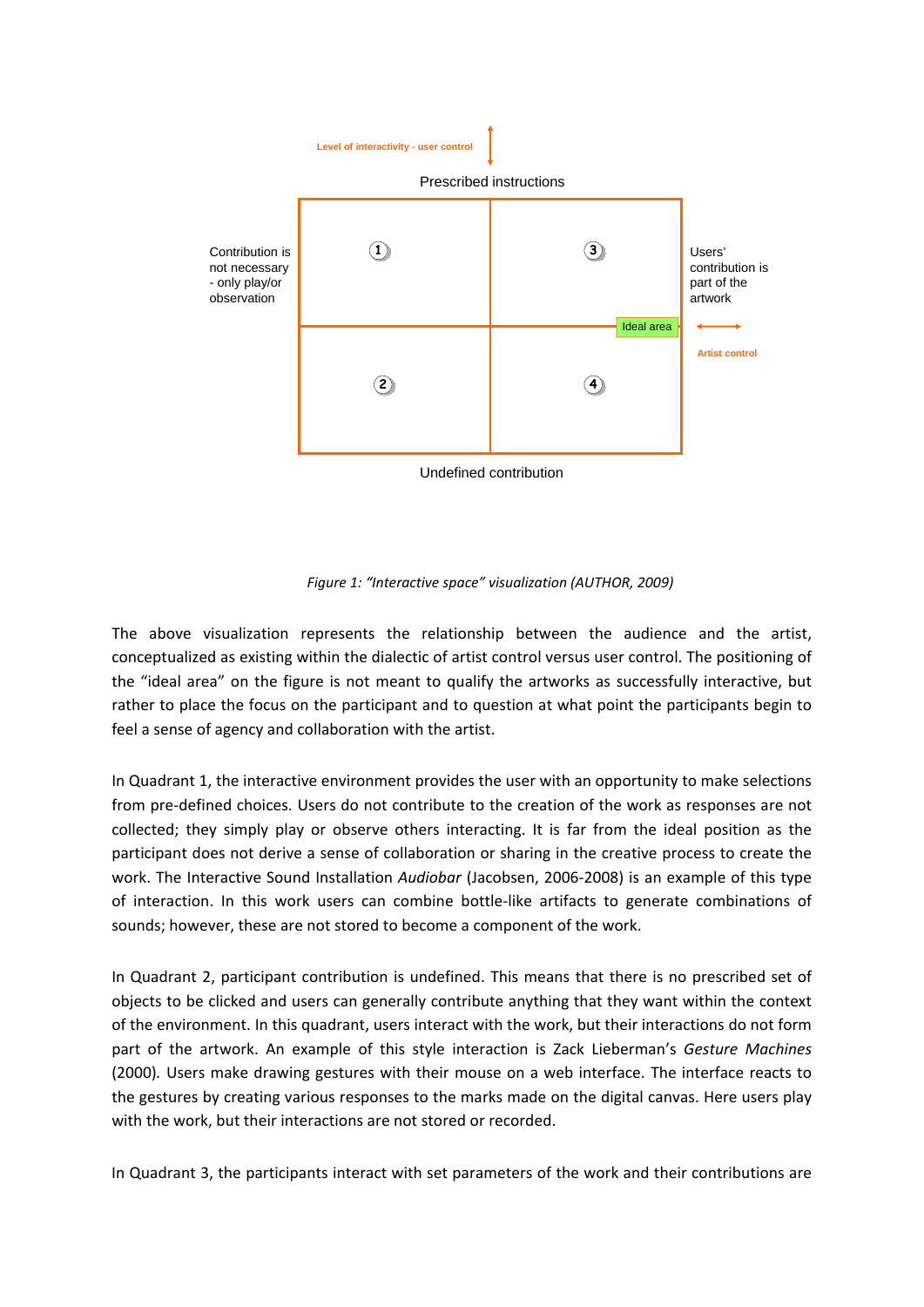stored to become components of the work. An example is Shaw's *T\_Visionarium* (Bennett, 2008). In this work, participants enter a video clip database environment. Participants can select the video clips, rearrange them and link them to create their own clips which are then stored in the database. The storage of user-created video clips gives the sense that participants are contributing to the creation of the work. However, participants cannot just put anything into the system; they are interacting with what is already available to be interacted with.

In Quadrant 4, the participant experiences a sense of contributing to the work. However, because of the positioning on undefined contribution, there is a sense that the artist does not care about the quality of participant contributions but only that such contributions can occur. An example is Andy Deck's *Open Studio* (1999), where visitors encounter a drawing software interface accessed on the web. Using the available tools, participants can draw anything that they like, and their movements are stored for later access. In this sense, when compared to *Audiobar,* the work is more collaborative as users' contributions are retained.

In the "Ideal Area" of the visualization we could situate a work like *A‐Volve* (Sommerer & Mignonneau, 1994‐1997). In this work users contribute to an interactive environment by creating a creature that will survive within a virtual water habitat. In the relationship between the artist and the participant, the user control is somewhere between prescribed instructions and undefined contribution. With the possibility of creating their own creatures, users are not being manipulated through predetermined constructions. However, they can create a creature only from the available software tools, which means that there are limits to the undefined contribution. In relation to the artist's control, the users' creations are completely subsumed as part of the work rather than their merely viewing the results of their actions. There is a sense of ownership as users identify with the creatures they have created that become part of the artwork habitat. In terms of sharing the creative process with the artist, the participants are removed from the initial stages of creation. However, it may be claimed that in some sense the work is guiding them through creative product generations as they learn to design items that will be useable in a fictitious domain. When compared to *T\_Visionarium* or *Open Studio*, *A‐Volve* provides a more collaborative encounter as participant contributions become part of the work and they feel that their contributions are somehow significant to the existence of the work.

In terms of real collaboration, the examples discussed above suggest that a number of elements need to coincide to generate the ideal area (Figure 1) for the participant in an interactive artwork. The primary element is the utilization of the participant's contribution which becomes a significant part of the work. However, a second element is required. The contribution cannot be anything the participant desires as this would mean that experience of sharing the creative process is removed. This total freedom cannot be realized as it would indicate thoughtlessness on behalf of the artist who had created the initial work. A common feature of many interactional relationships between the artist and the participant is that the relationship is largely mono-directional as the artist does not interfere with the work once it has been created. The real value of an interactive work is in the extent to which the artist has considered how the interactive process will occur. Artworks that rely on the audience to follow a predetermined sequence of events, where the artist has pre‐specified the route to be taken, are not interactive artworks as "this is not interactivity; it is an interactive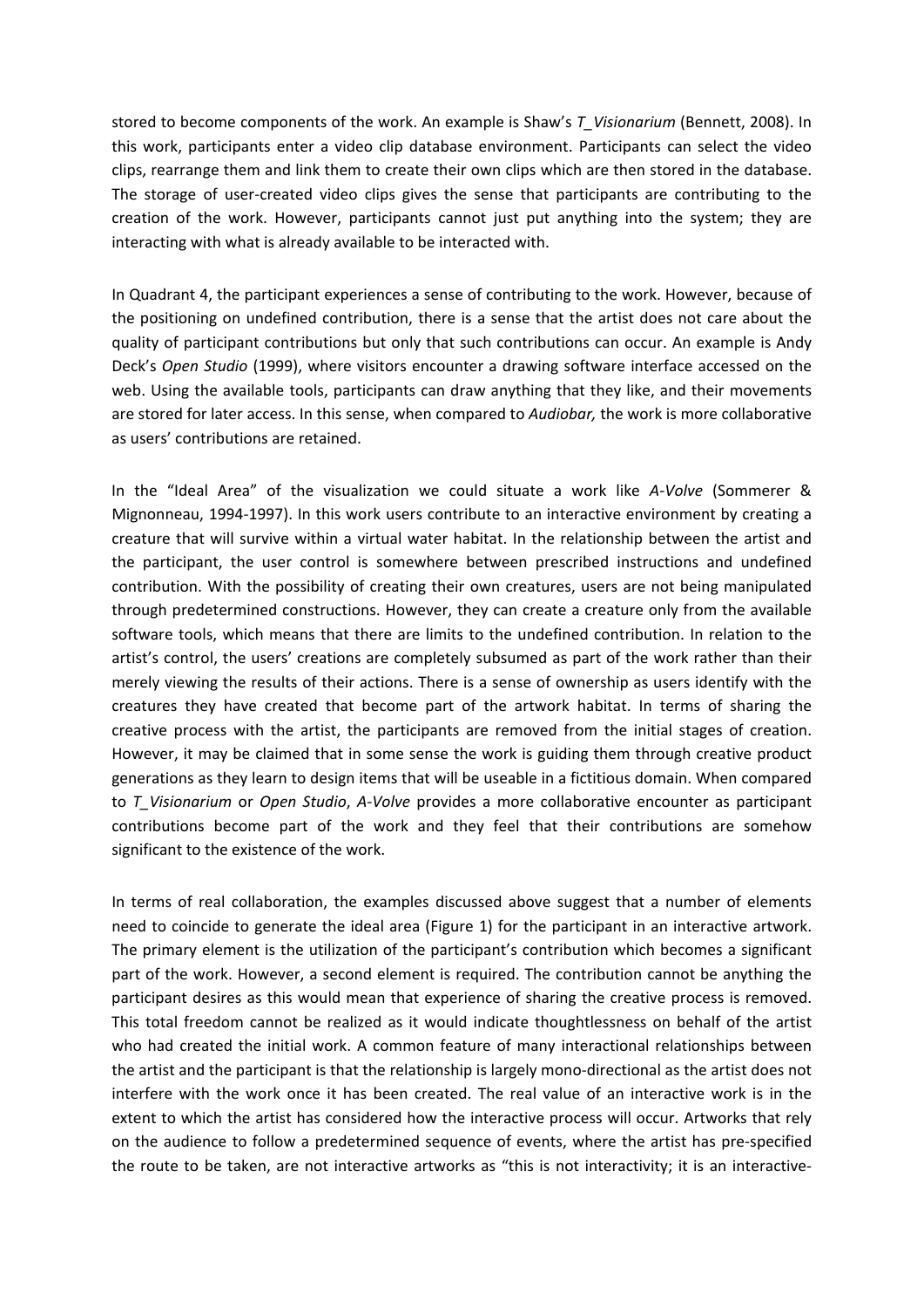style activity. There's nothing participatory about it" (Rushkoff, as cited in Stallabrass, 2003, p. 62). Genuine interactive artworks are those that provide "mutual and simultaneous activity on the part of both participants, usually working toward some goal" (Stone, as cited in Stallabrass, 2003, p. 63). Such genuine artworks exhibit qualities that, when participants are interacting, they have an impression of infinite choices and alternative paths are created at the point of interaction. This has been termed "second‐order interactivity" (Couchot & Hillaire, as cited in Hansen, 2005, p. 153): "first order interactivity understood human‐computer interactions on a stimulus‐response or action‐ reaction model", and focused on the control of communication, whereas second-order interactivity deals with notions of "self‐organisation, emergent structures, networks, adaptation and evolution".

Krueger (as cited in Cameron, 2005, p. 18) contends that the evaluation of the work should be based on the quality of the interaction, "which may be judged by general criteria: the ability to interest, involve and move people, to alter perception, and to define a new category of beauty". Apart from the necessary engagement, the audience members make judgments about the quality and the success of the work as an interactive artwork.

#### Interactivity as a Form of Emergent Learning

In the preceding section the nature of interaction is artwork was visualized in Figure 1 in terms of the parameters of artist control versus participant freedom. Interactive artworks that afford collaboration with the artist and allow a sense of agency were identified as genuine sites of interaction and located in the ideal area of Figure 1. Genuine interaction depends on the extent to which the artist has considered how the interaction will occur. The artist of an interactive artwork provides a framework which guides the audience, draws the audience in, and allows the audience to explore the work, to re-articulate it and re-form it. The participation of the audience is integral to the meaning of the work. Multiple meanings are formed in the interaction of the audience with the work. The separation between the artist and the user is reduced in an interactive artwork and there is a perception of infinite choice and alternative pathways during the process of interaction.

We now investigate how the above interactive art practices can be applied to a pedagogical context, where a framework for student interaction is used to encourage student learning. Increased interactivity in interactive art practice facilitates the emergence of meaning from the participants, rather than a stimulus-response model; these notions can be applied also to designing for emergence in learning tasks for students. The educational framework suggested here is presented as a "proof of concept" in the sense that it has not yet been used in practice with students. It will be trialed with students in the second half of 2011. The key difference between interacting with an interactive artwork and interacting within a learning environment is likely to be the "quality" of the interactive encounter and the quality of the contribution. Interaction in a learning environment necessitates the provision for *learning*. Students cannot simply opt not to interact as they need to demonstrate knowledge to be awarded a grade. Prior to investigating the notion of demonstrating knowledge within an interactive Web 2.0 task, we firstly outline the learning task in terms of the emergence /prescription dialectic (see Figure 2).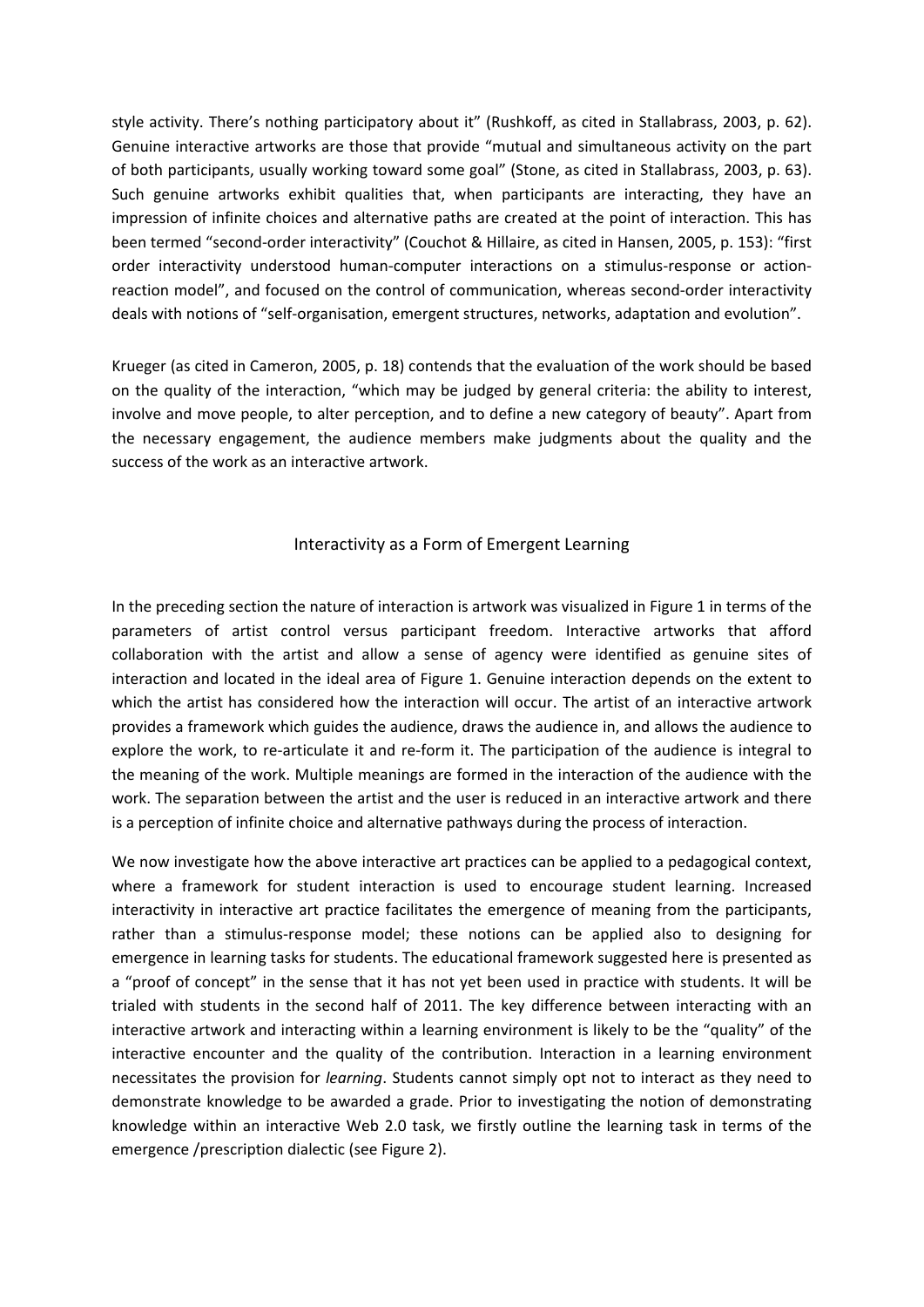The learning task in question is situated within a media arts pre-service education. According to the Australian Curriculum, Assessment, and Reporting Authority (2010, p. 5), "Media Arts is the creative use of communications technologies to tell stories and explore concepts for diverse purposes and audiences". To learn about the core content of this art form, students create media arts texts and lesson plans incorporating the media arts texts they create. The learning task suggested here is the creation of a particular media arts text – a photo-narrative – which students will create and share via Flickr. A photo-narrative is a sequence of photos that tell a story in the narrative genre (Picture 1).



Picture 1 Example of a media arts character photo-narrative (6 photos) (AUTHOR, 2011)

Flickr is selected as it is a Web 2.0 photo sharing platform; it is an easy platform to use on an individual basis; and it caters for the increase in complexity that emerges through the interaction of multiple users. Our intention is to create an interactive online learning space which will increase in complexity as students interact with it. As students upload information, and respond to one another's works, the information is transformed, "creating an interconnected, open-ended system featuring phase transitions toward more complex structures" (Sommerer & Mignonneau, 2002, p. 161). In this way, Flickr is an ideal platform that will demonstrate levels of emergence versus prescription. Also the Flickr system can allow us to conceptualize it as a framework where students can "explore, re-articulate and re-form" (Shaw, 2008) the information presented therein.

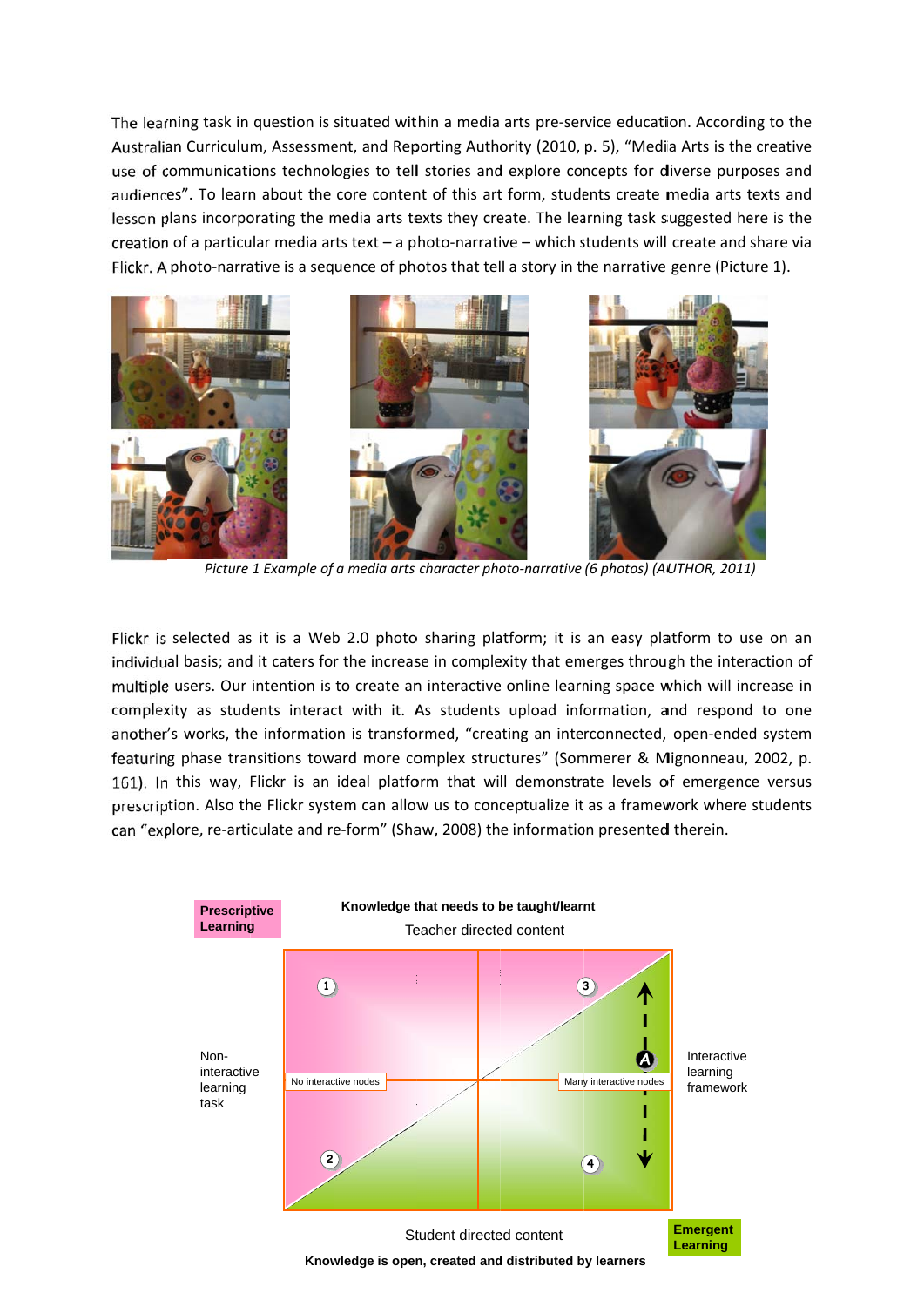#### *Figure 2 Emergent Learning Environment matrix*

Earlier in this paper, Figure 1 was presented as a means of mapping the control versus freedom dialectic for selected interactive artworks. We now adapt this conceptualization to map the nature of learning that can take place in a Flickr photo‐narrative learning task. Figure 2 is a theoretical space which can be used to illustrate how a teacher might construct a learning task within an emergent learning environment. Following Williams et al. (2011), we describe emergent learning as being contrasted with prescriptive learning. Both can be further described in terms of how knowledge is maintained. In emergent learning the knowledge is open, created and distributed by the learners. In prescriptive learning, the knowledge is largely predetermined for the learners. The question that emerges from these parameters for us is what will count as knowledge in our educational context. We now define the parameters of the matrix and provide specific examples of how a task might look in each of the quadrants and argue that the ideal area within emergent learning environment sits along a continuum as indicated by the gray area in Figure 2. We theorize that this is the location on the matrix that allows for knowledge to be "open, created and distributed by the learners".

The matrix has two knowledge parameters –"Knowledge that needs to be taught/learnt", including teacher‐directed content and "Knowledge is open, created, and distributed by learners", including student‐directed content – and also two interactive parameters which we described earlier. The key knowledge that students need to gain from the course is the core media arts content as described by the Queensland Studies Authority, including: using words to change interpretation of visual images; sequencing visual images to construct a narrative text; using different media shots and lighting to communicate a particular mood; and creating media texts for a specific purpose for a particular audience (Queensland Studies Authority, 2008, p.2). It is therefore assumed that this is the knowledge that students need to learn, and that they will need to demonstrate their level of knowledge in the completion of the learning task. This core body of knowledge which needs to be learned is directly related to the matrix parameters of "teacher-directed content". When the learning is teacher‐directed, the teacher provides material that specifies exactly what the students have to do in the task – for example, the set task is to be completed in a set order at a set time using a specific template. However, despite the directed nature of this activity, teacher-directed content is not a contradictory parameter in an emergent learning environment. That is, it does not necessarily imply prescriptive teaching practices. It may in fact be a necessary component, particularly if we are applying the notion of the interactive artist creating the framework for interaction. In this context the teacher is responsible for the authorship of the learning task which guides students via a sense of shared creativity. The teacher‐directed content parameter needs to be particularly strong for a non‐specialist, novice group of learners such as first‐year students.

The Knowledge is open, created, and distributed by learners parameter is related to student‐ directed content. The students here would be responsible for creating the content of the learning task and they would specify what knowledge needs to learnt. However, as we will be dealing with a novice group of learners with limited knowledge regarding course content, it is difficult to foresee them completely driving the learning in the course. Thus, the student‐directed content may still involve a minimal amount of teacher input to initialize the process.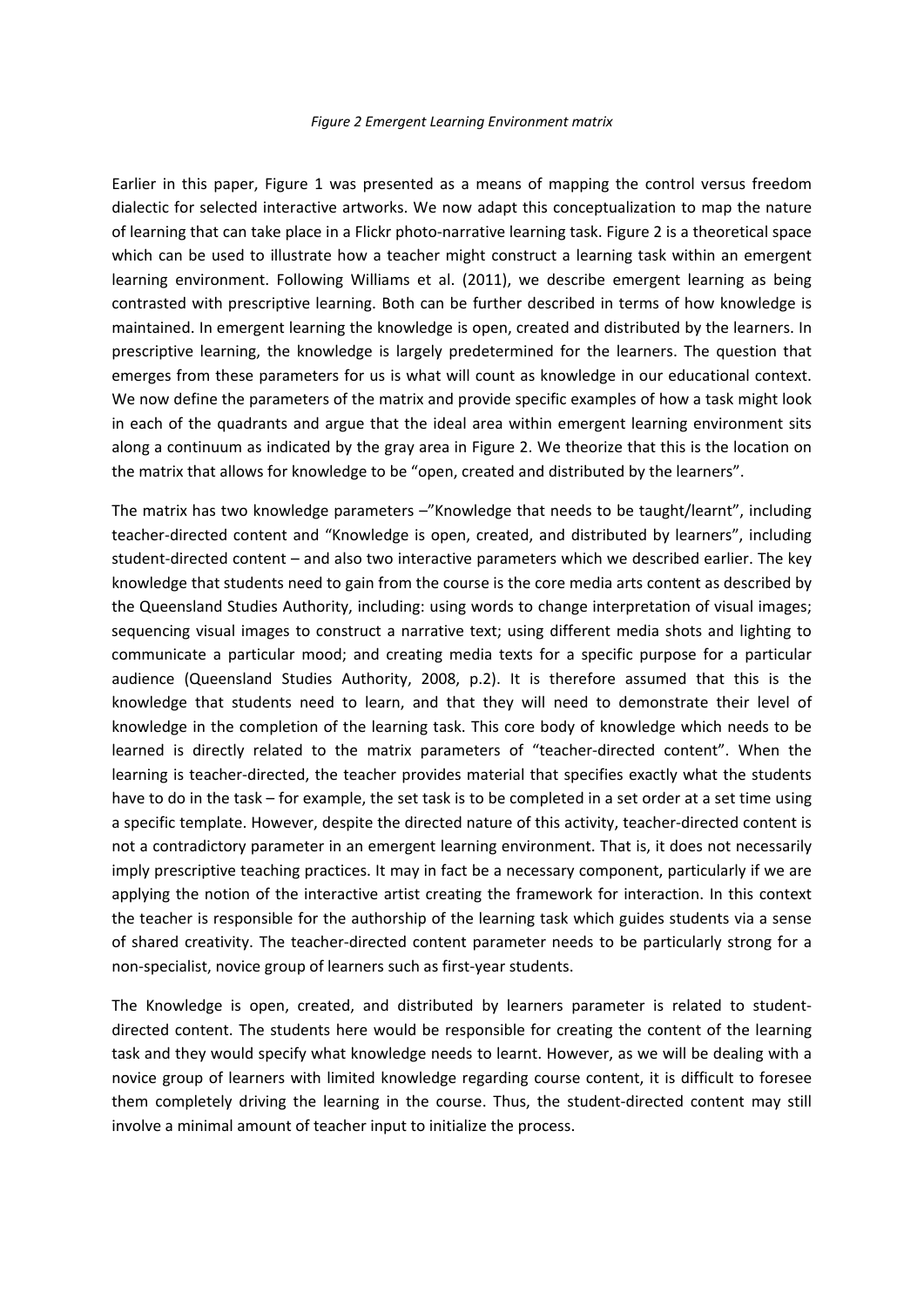In the interactive learning framework parameter, the task is defined as being a holistic, interactive item (the system that will emerge and grow in complexity). All the students contribute to generate a shared media text. The text grows in complexity over time as a result of student interaction. This is the parameter where the students derive a sense that they are working toward the same goal as the teacher and there is a perception of multiple pathways during the process of interaction. Another feature of the interactive learning framework is the number of interactive nodes. This means that students do not interact only once with the system, but instead keep on returning to provide multiple interactions with the system. In contrast to this is the non-interactive learning task. Here individuals create a text that is not interactive. Students may see what other students have done, but they do not engage with one another to any great extent. Students may not feel any agency over the direction of the entire system as they are provided with the opportunity for only one interaction. The interaction of these four parameters thus divides the matrix diagonally into "emergent learning" and "prescriptive learning" relative to student/teacher and interactive/non‐interactive.

We now demonstrate how the matrix might be used to "ensure an effective balance between openness and constraint" (Williams et al., 2011, p. 39) in constructing an emergent learning environment. Each number on the matrix denotes a particular version of the same task when the four parameters interact. We then suggest an ideal position on the matrix (identified as A in Figure 2), dependent on context, which will best foster emergent learning.

# *1) Teacher directed content/non‐interactive task*

In the task of creating a photo‐narrative on Flickr, students are asked to create six photos. They are provided with a template for structuring their narrative which includes concepts to be covered. Students have to use a set number of different camera angles to tell their story. They are provided with a character to tell the story and are directed to a specific location where the photos are to be taken. The photos are then to be uploaded and descriptions are written. Students are assessed on their application of media techniques in the construction of their story. The task is teacher‐directed as the teacher specifies all the content that needs to be covered. The task is non-interactive as students do not record their interactions with one another as part of the activity.

## *2) Student‐directed content/non‐interactive task*

For the content to be largely student directed in the Flickr photo-narrative learning task, students may select their own characters to photograph. As teacher input is limited at this point, the resultant demonstration of appropriate media strategies may not be robust. Students might create photo‐ narratives using particular media techniques and present them in an educational way. In this context, students view the various narratives and in so doing learn about a range of media strategies. In this sense knowledge is created and distributed by the learners. The teacher is still necessary to provide the initial impetus (and we can predict that the more effective the teacher guidelines the more effective the student presentations of the knowledge that they impart to others). As students do not interact with one another at this point, or write comments about the presentations that they watch, this is a non‐interactive learning task.

## *3) Teacher‐directed content/interactive learning framework*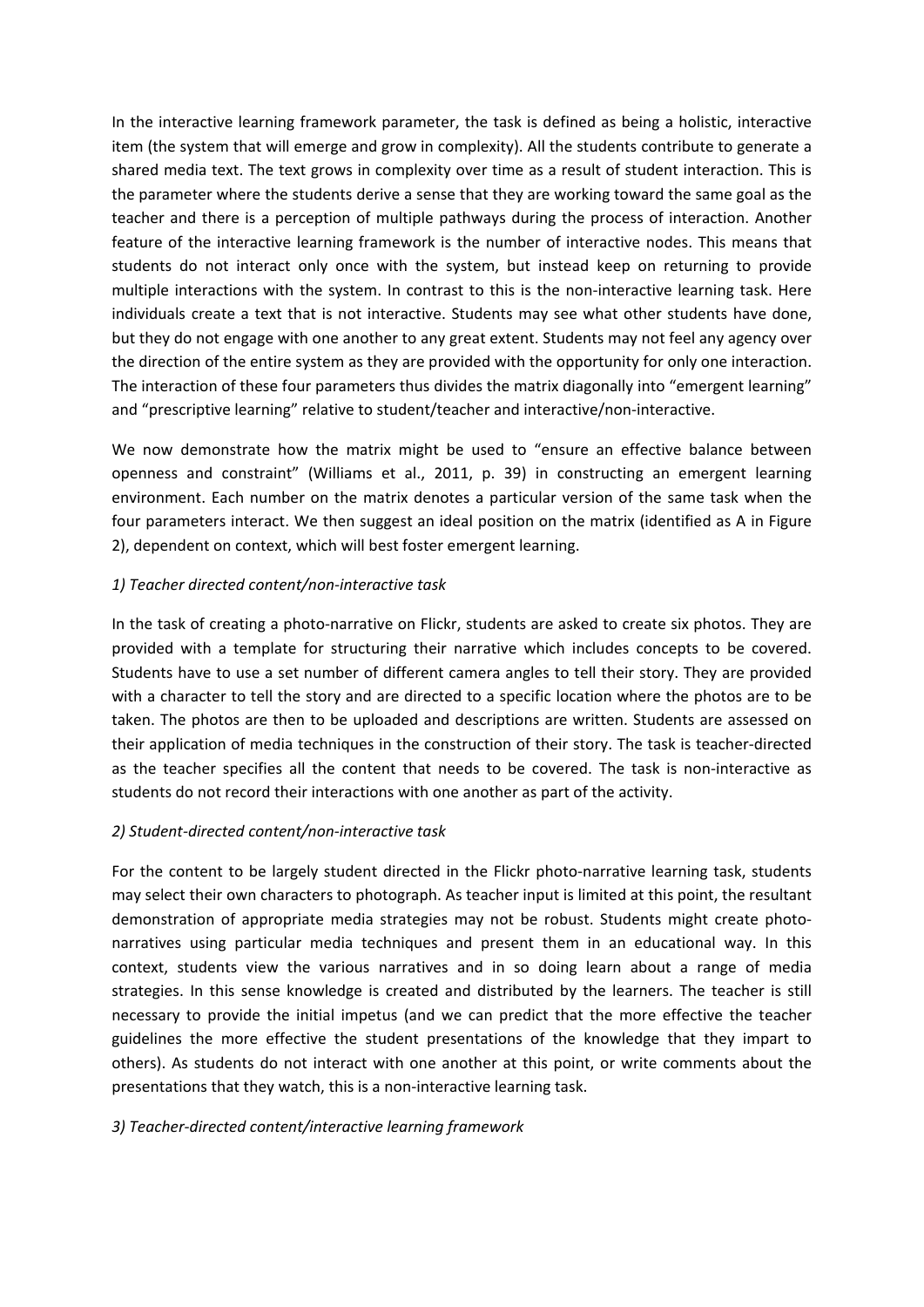In this scenario, the activity is interactive (let's say one interaction node) and also tightly directed by the constraints set by the teacher. The task might involve students selecting their own characters and following production procedures where media techniques are learned and applied in creating photo-narratives to upload. To afford interaction with others, students leave their texts open for contributions (for example, not providing an ending to the story). Students then select a photonarrative for which they will create an ending. This task includes an element of randomness as students complete one another's stories. The stories contribute to a system of texts related to one another. However, one interaction with the system limits the level of complexity that can emerge in the system.

## *4) Student‐directed content/interactive learning framework*

Within this learning framework, students regulate how they will contribute to the task. There is limited teacher input and students may respond to others, but it is not specified in what manner students respond to one another. They may decide to respond once, or not at all, or can continue responding to one another on a regular basis as the interactive nodes are limitless and grow as students continue to interact. This activity resembles many of the features of social networking. Even though something may evolve out of this process, it is also possible that this "something" will have little or no educational value. If students are able to do anything, this may not result in the generation of the knowledge that students need to learn to meet the prescriptions of the course. As no parameters are set for the level of contribution expected, it is conceivable that there will be little or no contribution from students. Therefore it might be necessary for greater teacher direction in the task and students might be encouraged to create photo‐narratives that are designed to teach primary school students about media techniques and that are to be available for other students to interact with. Knowledge is still created and distributed by learners as students teach one another as part of the learning task. Although interaction occurs with minimal teacher intervention and knowledge is created and distributed by learners as the interactions are not perpetuated (by teacher direction), we do not consider that emergent learning has occurred as the learning outcomes are not emergent or complex, but expected.

## *A) Teacher‐ and student‐directed content/interactive learning framework (multiple interactive nodes)*

As was established above, a movement toward an emergent environment conducive to learning falls between teacher direction and student direction. At point A the version of the activity shares many of the features as Quadrant 4 in Figure 2; however, the difference is the presence of teacher‐ facilitated opportunities for numerous interactions with the system throughout the completion of the task. Accompanying the increased opportunities for interaction is the likelihood of increases in complexity within the system. At Point A the teacher creates the process or framework within the system that will facilitate the interaction. The following photo stream task is an example of how this might look.

The students are asked to create a photo stream depicting the secret life of toys. Students identify their own character which will be the basis of the photo-narrative (a creature toy, for example). Students take a photograph of their character selecting an appropriate shot type to match the character's personality and then write a description of their character and upload the photo and description to their Flickr account. They then take a variety of shots of their character for other students to use in the next task. Students then select another character's photo stream and create a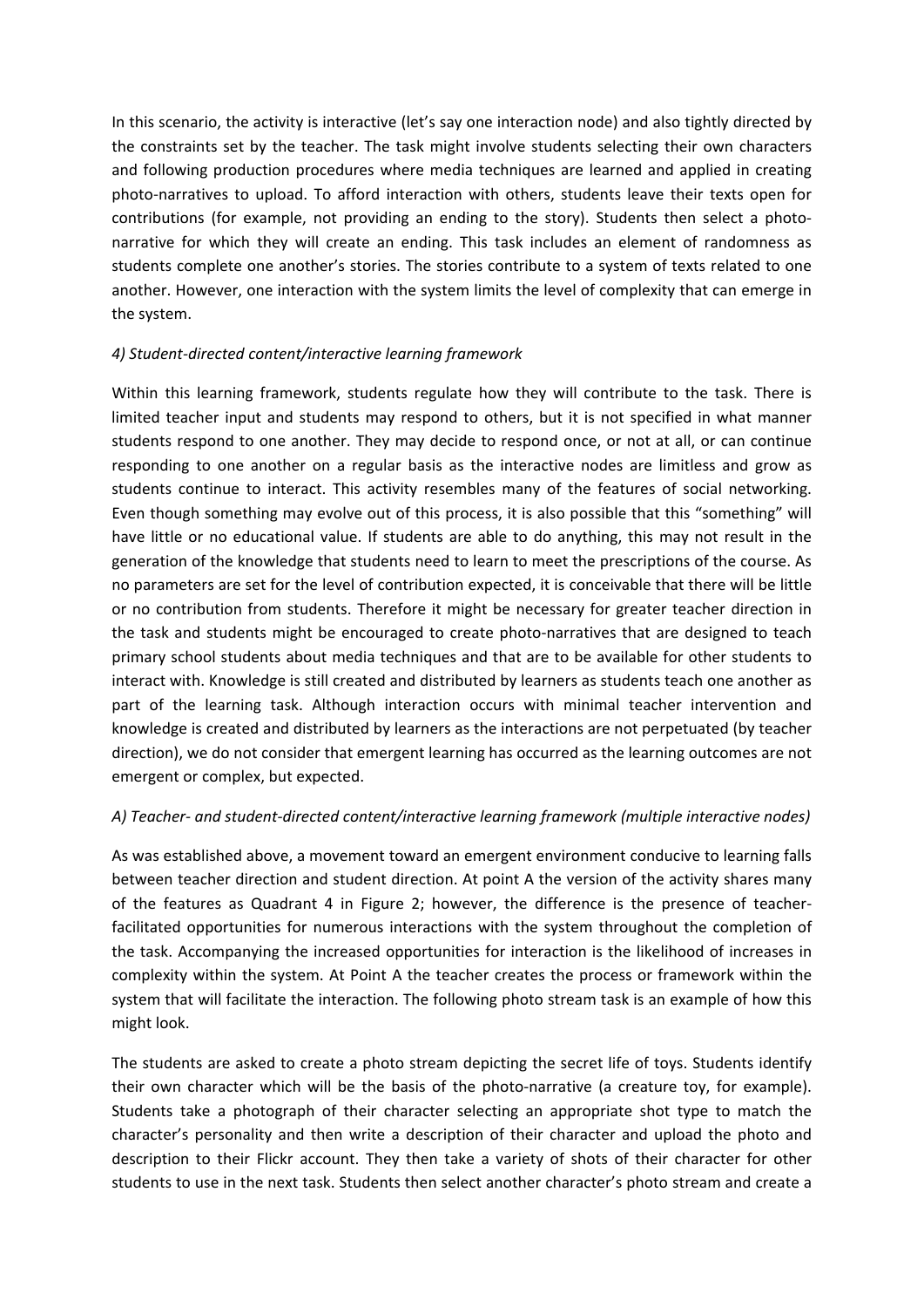narrative about the two characters meeting (this begins the emergence of randomness, depending on the choices that students have made). Some characters might become popular because they have featured in many joint stories. The next interaction might involve making contact with another person, where a joint narrative is constructed and uploaded. Subsequent interactions might involve creating specific media tasks for others, or creating galleries or favorites of particular shot types and meaning elements.

In the example provided above, the end result of the learning is the generation of an emergent network created via the use of various stories, meaning categories, and repositories of media concepts. It is undetermined at the outset what this network of stories will look like and the complexity emerges owing to the number of interactions in the system. Various meaning themes might be identified depending on how students have constructed their toys in their narratives. In terms of the defining factor of an emergent learning environment, knowledge in this activity is open, being created and distributed by learners. The knowledge still needs to be defined and maintained by the teacher for the learning outcomes for this particular course. If the course involves a largely specialized cohort with a large body of knowledge (for example, a Masters course for media arts teachers), the knowledge parameters could be open. With a first‐year cohort, with limited knowledge about the subject matter, and the requirement to gain a particular set of knowledge in the course, the knowledge parameters may need to be largely closed. In this instance the activity will be more tightly controlled by the teacher. The teacher, as the master artist of the system, would set up the interaction nodes at the outset, and provide students with a map to follow throughout the tasks that have to be completed. Clear criteria are set for how the work will be assessed (for example, contribution to the network; specified number of interactions; media techniques utilized). Once the training wheels have been established, the interactions can become more student directed. Knowledge can then be jointly created and distributed by the learners, within a system that is complex, unexpected, and emergent.

## Conclusion

The ongoing development of contemporary technologies presents multiple challenges and opportunities for learners and developers of learners alike. Certainly there is considerable potential for learners to benefit from the networks of knowledge and skills made possible by those technologies (Sims, 2008). Yet for those benefits to be realized learning developers and instructional designers must enact principles and practices that facilitate forms of learning that move away from traditional assumptions of content prescription and linear delivery (Irlbeck, Kays, Jones, & Sims, 2006). Furthermore, those involved in the design and delivery of learning must become increasingly sensitive to learning which emerges from their students rather than imposing learning outcomes upon them.

This paper has elaborated one possible approach to implementing such principles and practices, based on bringing into closer alignment elements of emergent learning and interactive media artworks. Our use of Flickr, a sophisticated Web 2.0 technology, enhances the opportunities for connectivity, whereby learning is enhanced by the largely informal connections students make with each other. At the same time, the open and organic nature of Flickr does not limit the potential connections students can make as is likely the case in Wikis or Blogs created as part of many Learning Management Systems (e.g. Blackboard, Moodle) in use in higher education. The focus has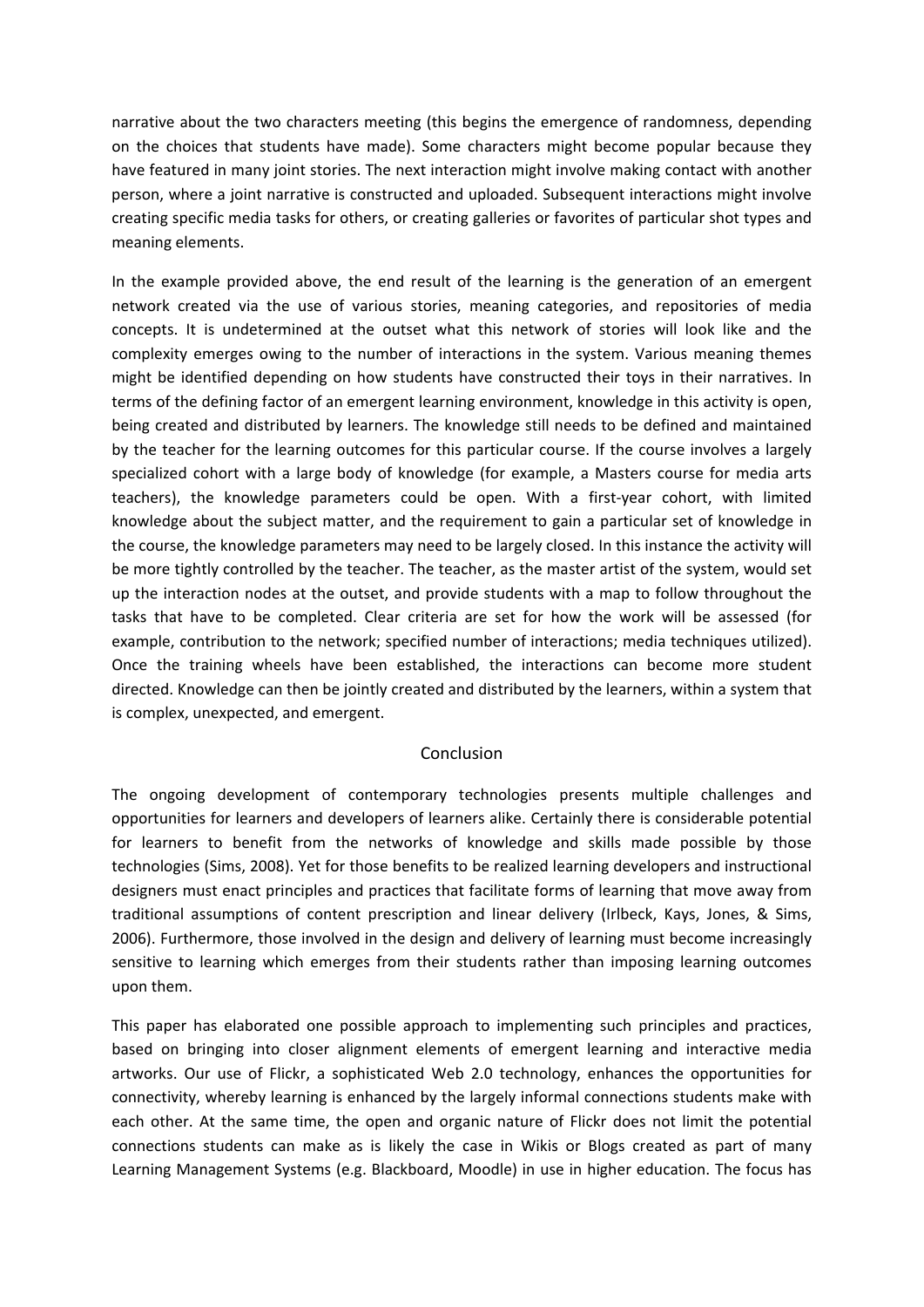been on design for learning directed at maximizing connections by means of articulating specific parameters of interaction for groups of novice learners, here exemplified by first-year education students. Figures 1 and 2 have encapsulated our contention that the interplay between contemporary technologies and emergent learning creates many pedagogical possibilities, but that those possibilities are inevitably constrained by such issues as learners' degrees of existing knowledge and educators' dispositions to engage wholeheartedly with emergent learning. We look forward to trialing the framework outlined here with our students, both to learn from their experiences with the framework and to refine the framework as appropriate for potential future applications.

# References

Australian Curriculum, Assessment, and Reporting Authority. (2010). Shape of the Australian curriculum: The arts [draft]. Retrieved from http://www.acara.edu.au/verve/\_resources/Draft+Shape+Of+The+Australian+Curriculum+The+Arts‐ FINAL.pdf

Author. (2009). [Details removed for peer review.]

Author. (2011). [Details removed for peer review.]

Bennett, J. (2008). *T\_Visionarium*. Retrieved March, 2009, from http://www.icinema.unsw.edu.au/projects/prj\_tvis\_II.html

Bosma, J. (2006). Art as experience: meet the active audience. In T. Corby (Ed*.), Network Art: Practices and Positions* (pp. 24‐39). New York: Routledge

Cameron, A. (2005). Dinner with Myron Or: Rereading Artificial Reality 2: Reflections on Interface and Art. In J. Brouwer, S. Fauconnier, A. Mulder & A. Nigten (Eds.), *aRt & D: research and development in art* (pp.10‐27). Rotterdam: V2\_Publishing/NAI Publishers.

Deck, A. (1999). *Open Studio*. Retrieved January 5, 2008 from http://artcontext.net/act/00/openStudio/

Feingold, K. (2002). The Interactive Art Gambit. In M. Reiser & A. Zapp (Eds), *New Screen Media: Cinema/Art/Narrative* (pp. 120‐134). London: British Film Institute.

Hansen, M. B. N. (2005). Embodiment: The machine and the human. In J. Brouwer, S. Fauconnier, A. Mulder, & A. Nigten (Eds.), *aRt & D: Research and development in art* (pp.150‐165). Rotterdam, The Netherlands: V2\_Publishing/NAI Publishers.

Irlbeck, S., Kays, E., Jones, D., & Sims, R. (2006). The Phoenix rising: Emergent models of instructional design. *Distance Education, 27*(2), 171‐185.